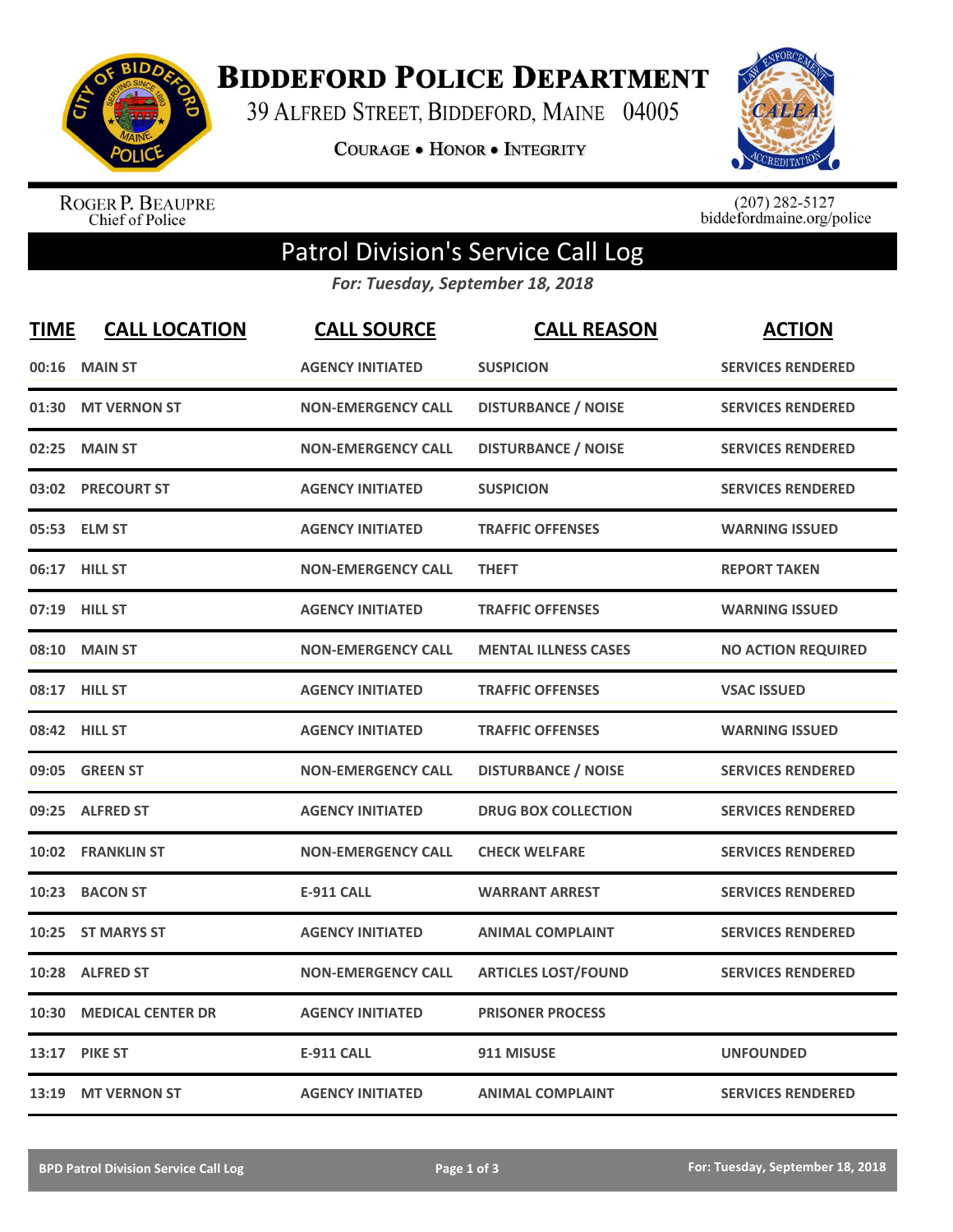| <b>TIME</b> | <b>CALL LOCATION</b>           | <b>CALL SOURCE</b>        | <b>CALL REASON</b>                        | <b>ACTION</b>             |
|-------------|--------------------------------|---------------------------|-------------------------------------------|---------------------------|
|             | 13:22 ALFRED ST + JEFFERSON ST | <b>AGENCY INITIATED</b>   | <b>ASSIST PD AGENCY</b>                   | <b>NO ACTION REQUIRED</b> |
|             | 13:23 ALFRED ST                | <b>WALK-IN AT STATION</b> | <b>COURT ORDERED CHECK IN</b>             | <b>NO VIOLATION</b>       |
|             | 14:01 SACO FALLS WAY           | <b>WALK-IN AT STATION</b> | <b>PAPERWORK</b>                          | <b>SERVICES RENDERED</b>  |
|             | 14:17 WATER ST                 | <b>E-911 CALL</b>         | 911 MISUSE                                | <b>NEGATIVE CONTACT</b>   |
|             | 14:57 ALFRED ST                | <b>WALK-IN AT STATION</b> | <b>HARASSMENT</b>                         | <b>NO ACTION REQUIRED</b> |
|             | 15:17 WEST ST                  | <b>E-911 CALL</b>         | <b>ASSAULT</b>                            | <b>REPORT TAKEN</b>       |
|             | 15:20 ELM ST                   | <b>NON-EMERGENCY CALL</b> | <b>THEFT</b>                              | <b>REPORT TAKEN</b>       |
| 15:22       | <b>TIGER WAY</b>               | <b>AGENCY INITIATED</b>   | <b>THEFT</b>                              | <b>REPORT TAKEN</b>       |
|             | 15:28 ALFRED ST                | <b>WALK-IN AT STATION</b> | <b>PRISONER PROCESS</b>                   | <b>ARREST(S) MADE</b>     |
|             | 15:34 ALFRED ST                | <b>WALK-IN AT STATION</b> | <b>CIVIL COMPLAINT</b>                    | <b>NO ACTION REQUIRED</b> |
|             | 15:39 LAMBERT ST               | <b>NON-EMERGENCY CALL</b> | <b>SUSPICION</b>                          | <b>SERVICES RENDERED</b>  |
|             | 16:02 ELM ST                   | <b>NON-EMERGENCY CALL</b> | <b>ASSIST PD AGENCY</b>                   | <b>NO ACTION REQUIRED</b> |
|             | 16:07 QUIMBY ST                | <b>NON-EMERGENCY CALL</b> | <b>SUSPICION</b>                          | <b>SERVICES RENDERED</b>  |
|             | 16:28 STONE ST                 | <b>E-911 CALL</b>         | 911 MISUSE                                | <b>WARNING ISSUED</b>     |
|             | 16:51 ADAMS ST                 | <b>NON-EMERGENCY CALL</b> | <b>SUSPICION</b>                          | <b>NEGATIVE CONTACT</b>   |
|             | 16:54 ALFRED ST                | <b>NON-EMERGENCY CALL</b> | <b>ALL OTHER</b>                          | <b>SERVICES RENDERED</b>  |
|             | 16:56 ALFRED ST                | <b>NON-EMERGENCY CALL</b> | ATTEMPTED/THREATENED SUICIDE REPORT TAKEN |                           |
|             | 17:06 ELM ST                   | <b>E-911 CALL</b>         | 911 MISUSE                                | <b>WARNING ISSUED</b>     |
|             | 17:27 ELM ST                   | <b>NON-EMERGENCY CALL</b> | <b>SHOPLIFTING</b>                        | <b>REPORT TAKEN</b>       |
|             | 17:33 SHOPS WAY                | <b>NON-EMERGENCY CALL</b> | <b>DISTURBANCE / NOISE</b>                | <b>SERVICES RENDERED</b>  |
|             | 17:45 MAIN ST                  | <b>OTHER</b>              | <b>MEETING AT CITY HALL</b>               | <b>SERVICES RENDERED</b>  |
|             | 18:03 POOL ST                  | <b>NON-EMERGENCY CALL</b> | <b>SUSPICION</b>                          | <b>SERVICES RENDERED</b>  |
|             | 18:51 MT VERNON ST             | <b>NON-EMERGENCY CALL</b> | ATTEMPTED/THREATENED SUICIDE UNFOUNDED    |                           |
|             | 18:53 POOL ST + KYLE LN        | <b>AGENCY INITIATED</b>   | <b>DISABLED VEHICLE</b>                   | <b>SERVICES RENDERED</b>  |
|             | 18:54 CRESCENT ST              | <b>NON-EMERGENCY CALL</b> | <b>JUVENILE OFFENSES</b>                  | <b>SERVICES RENDERED</b>  |
|             | 19:13 ELM ST                   | <b>AGENCY INITIATED</b>   | <b>TRAFFIC OFFENSES</b>                   | <b>WARNING ISSUED</b>     |